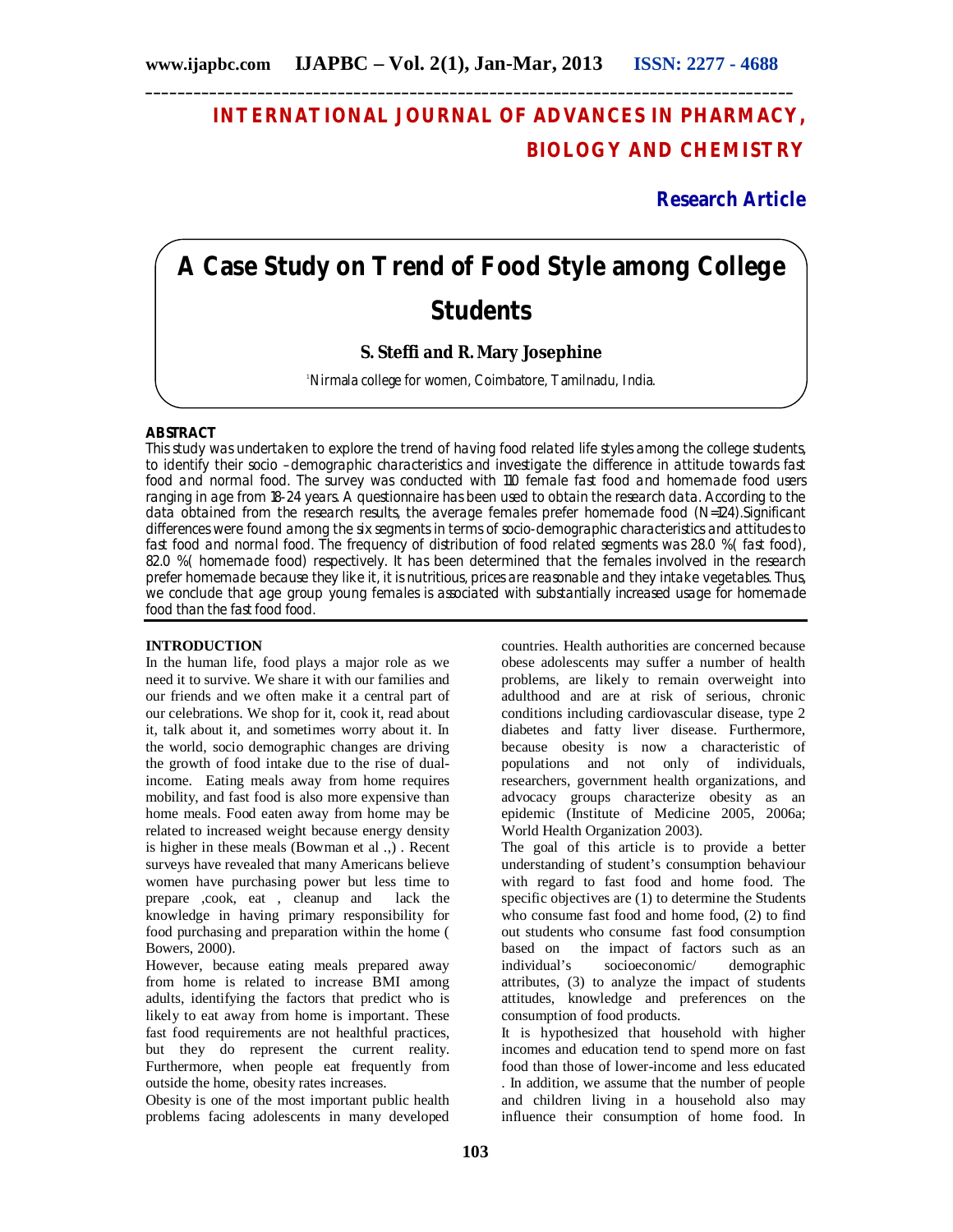particular, as a household adds more members, food prepared at home may become more economical and also we expect that households with younger members tend to consume more fast food, while households with older people tend to consume less (Mihalpoulos & Demoussis, 2001)

Previous research further suggested that as more married women experience higher opportunity cost of time from participating in labour force, then more food will be consumed at fast food as opposite to eating at home (Yen, 1993). Moreover, we also assume that consumers' attitudes and knowledge such as price, health concern, child preferences and environment are significant factors on consumers' fast food consumption preferences (Davies & Smith, 2004)

The fast food restaurant is one typical form of global business (Emerson, 1990). Why was the fast food industry in India grown so growing rapidly? There are some unique cultural differences in Indian fast food consumption. For example, Indians tend to consider fast food

restaurants as representative of western culture. In addition, they are recognized being not only an efficient and economic eating environment but also as an exotic place for social interaction and entertainment.

The aim of this paper was to examine the associations between personal, social and environmental factors among young college students consumption of fast foods and normal foods. A secondary aim was to examine whether these associations varied according to age and employment.

## **MATERIALS AND METHODS**

The research was conducted in Nirmala College For Women, Coimbatore. College women students are losing their fundamental food preparation qualities. This study helps to identify about specific intake of foods i.e., fast foods or home foods based on socio-demographic changes. participated who were 18 years and older in the research usually ate at fast-food and home food. The research data were collected using the technique of interview by questionnaire forms. The questionnaire form consisted of five sections which were general information about individuals, their food preferences, were they prefer to have, with whom, how often they have and drink they take in fast food and home food. In the questions where the participants were asked to specify their preferences out three choices provided in the questionnaire.

As for the anthropometric measurements of the participants, their body weight (kg) and height (cm) were measured and the body mass index (BMI) was calculated. Recently, the definition of the most appropriate weight to lenght is BMI (kg/m²). The evaluation of BMI is "<18.5 underweight ", "18.5- 24.9 normal weight", "25.0-29.9 overweight" and "\$30.0

obesity" (Lutz, C et al., 2001)

Research data were analysed by using the SPSS statistical package program. For statistical analysis Chi-square (X2) importance test were used. **RESULTS AND DISCUSSION**

| <b>DEMOGRAPHIC</b><br><b>CHARACTERISTICS</b> | <b>HOME MADE</b><br><b>FOOD</b> |       | <b>FAST FOOD</b> |       | <b>TOTAL</b> |       |
|----------------------------------------------|---------------------------------|-------|------------------|-------|--------------|-------|
| <b>TOTAL</b>                                 | $N = 124$                       | $N\%$ | $N = 76$         | $N\%$ | $N = 200$    | $N\%$ |
| AGE                                          |                                 |       |                  |       |              |       |
| 18-20                                        | 74                              | 37    | 51               | 25.5  | 125          | 62.5  |
| $20 - 22$                                    | 32                              | 16    | 19               | 9.5   | 51           | 41.5  |
| 22 and above                                 | 18                              | 9     | 6                | 3     | 27           | 13.5  |
| <b>MARITAL STATUS</b>                        |                                 |       |                  |       |              |       |
| Married                                      | 10                              | 5     | 5                | 2.5   | 15           | 7.5   |
| Unmarried                                    | 114                             | 57    | 71               | 35.5  | 171          | 85.5  |
| <b>OCCUPATION STATUS</b>                     |                                 |       |                  |       |              |       |
| Employee(part time)                          | 8                               | 4     | 10               | 5     | 18           | 9     |
| Unemployee                                   | 116                             | 58    | 66               | 33    | 182          | 91    |
| <b>EDUCATIONAL</b>                           |                                 |       |                  |       |              |       |
| <b>OUALIFICATION</b>                         |                                 |       |                  |       |              |       |
| Under graduate                               | 104                             | 52    | 62               | 31    | 166          | 83    |
| Post graduate                                | 20                              | 10    | 14               | 7     | 34           | 17    |

**Table 1: Showing distribution of food style among the students**

|  | Table 2: Showing distribution of BMI among |
|--|--------------------------------------------|
|  | the students of different food style       |

| BMI           |        | <b>HOME MADE DOOD</b> | <b>FAST FOOD</b>  |               |
|---------------|--------|-----------------------|-------------------|---------------|
|               |        | $\frac{0}{0}$         | N                 | $\frac{0}{0}$ |
| Under Weight  | 35     | 17.5                  | 12                |               |
| Normal Weight | 80     | 40                    | 43                | 21.5          |
| Obese         |        | 4.5                   | 21                | 10.5          |
| $X^2$ =11.21  | $Df=2$ |                       | P <sub>0.01</sub> |               |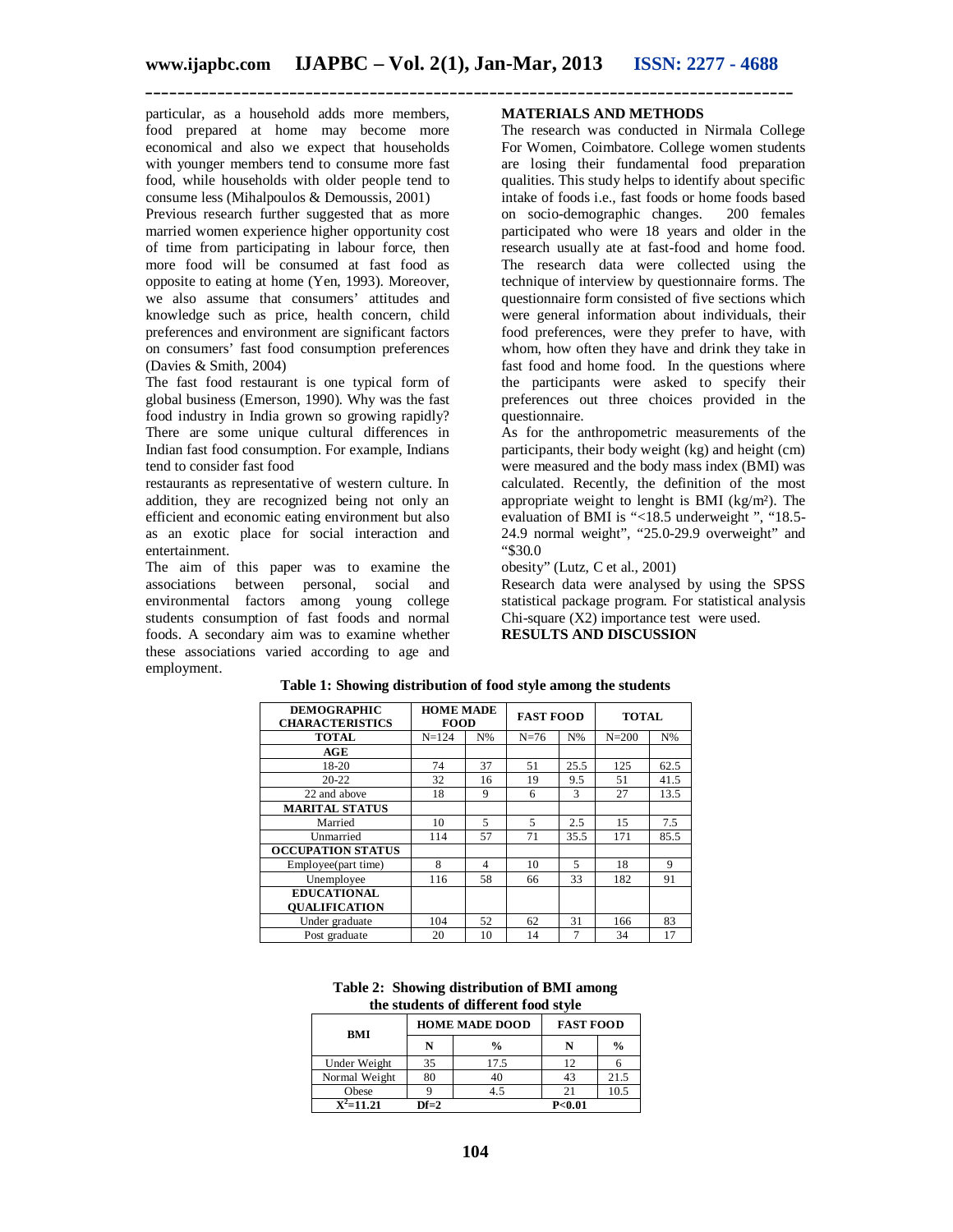|               | food style among different age group |                  |  |  |
|---------------|--------------------------------------|------------------|--|--|
| AGE           | <b>HOME MADE DOOD</b>                | <b>FAST FOOD</b> |  |  |
| 18-20         |                                      |                  |  |  |
| $20-22$       | 32                                   | 19               |  |  |
| 22 and above  | 18                                   |                  |  |  |
| $X^2 = 58.35$ | $DF=2$                               | P<0.05           |  |  |

**Table 3: Showing distribution of**





As can be seen in the table, 62.5% of the respondents were in the 18-22 age group. When the table is evaluated according to the preference of food, the percentage of the homemade food in the 18-22 age group is 37.0% and that of the fast food is 25.5%.According to these results, it can be said that younger girls of Coimbatore still prefer homemade food .

In Table 1, when the occupation status of the participants was examined, it was determined that 91.0% were unemployed, while 9.0% were employed. The preference of food as far as the occupation status is concerned was determined as statistically important. When the marital status of the respondents was evaluated, it was found that 7.5% were married and 85.5% were not. The percentages of those who were married and not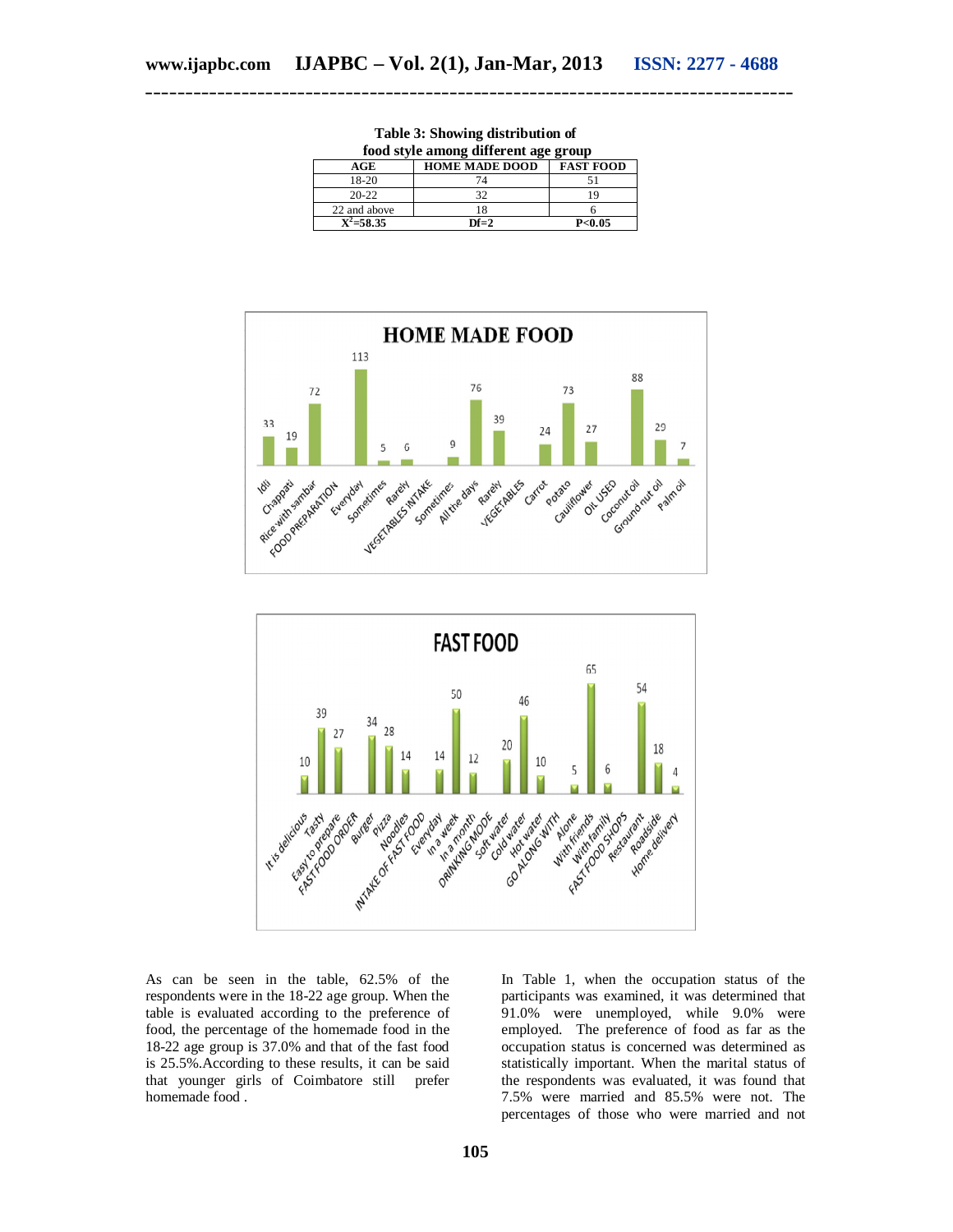married in both groups were not close to each other.

When the education levels of the participants who were students were examined, 83.0% of them were under graduate students and remaining 17.0% were post graduate students degrees (Table 1).

Overweight and obesity are caused by energy imbalance have become a global epidemic, affecting about a billion people worldwide (Peng, Y., 2004. ).The body weights of the 200 respondents participated in this research were evaluated according to their body mass index (Table 2).

It has been determined that the difference between the genders as per BMI is statistically significant  $(p<0.01)$ . In the research which was conducted to compare the diet quality and the overweight status of homemade food and fast food over 18-24 above years , it was determined that there was a small but important positive relation between home-food consumption and being overweight .

#### **Homemade-food Preferences**

In this food system, the "rice with sambar" menu is the most popular one. The homemade-food sector could generally be classified under six main topics. These are reasons, menu, food preparation, vegetables intake, vegetables and oil used. According to this classification, ethnical food chains, on the other hand, are establishments which involve products reflecting the food culture of different societies. The most important attribute of homemade food was "it is nutritious" food was "it is nutritious" (79),"hygienic" (26),"cheap and best"(19) and so on. The average preference points of the females who preferred that everyday prepared food was good and intake of vegetables was also rare .In vegetable ,potato consumption was high when compared to other vegetables and in this study it was found that food was tasty in coconut oil. For fruits, Lee [30] found that female students had better nutritional habits than men (were more likely to report eating fruit/vegetables), providing support that women behaved 'healthier' than men in terms of fruit consumption.

#### **Fast food Preferences**

Fast-food restaurants serve fast and standard menus to the consumers. In this food system, the "burger" menu is the most popular one. The fast-food sector could generally be classified under six main topics. These are reasons, menu for fastfood,intake of food, drinks ,go along with and preferences of fast food. The fast-food

Chains of Chinese and Indian food and kebab meals are examples of this sector (Korkmaz, S et al., 2005). The average preferences are related that fast food is tasty. It was also determined that 11.0% of the students ate in fast-food restaurants several times a year, 12.0% ate a month, 50.0% ate several

times a week and 14.0% ate everyday a day .Driskell and colleagues (2006) indicated that one of the two primary reasons for choosing to eat fast foods was to eat with friends and family. In this study, also it is indicated that young females choose to fast food was with friends in restuaratant. According to the 1993 data, the most preferred fastfood products in US were pizza, sandwiches with ham, steak, hamburgers, macaroni with cheese, sandwiches with turkey, spaghetti and sandwiches with cheese (Hollingsworth, D., 1994).

The link between food consumption of home made food and fast food is also the focus in some more recent studies.Eventhough ,the fast food industry in India is grown so growing rapidly, the consumers in the Coimbatore preferred mostly homemade food and the most preferred food types were rice with sambar and potato.

## **CONCLUSION**

Food consumption patterns differed across the studied countries, with females typically making more healthy choices. According to the results of the research, it has been determined that young females of Nirmala College for Women ,Coimbatore, Tamiladu still prefer traditional homemade food than fast food ie., western style of having food in restaurants. Health is important than taste so by increasing in eating homemade food give insurance to our health as by fast food consumption calories . When the choices of western style and traditional fast-food are assessed separately, for young females, it has been found that the most preferred homemade food style is rice with sambar and potato .

Accordingly, this study is subject to data availability. It is well recognized that lifestyles have strong influences on individual homemade food consumption patterns. Future research needs to be done addressing all the lack of knowledge about household composition.Promotion of healthy eating habits and education about foods needs to be strengthened.

#### **REFERENCES**

- 1. Bowman SA, Vinyard BT: Fast food consumption of U.S. adults: impact on energy and nutrient intakes and overweight status.J Am Coll Nutr23 :163– 168,2004 .
- 2. Bowers, D. E. (2000). Cooking trends echo changing roles of women. Food Review, 23(1), 23-29
- 3. Institute of Medicine (2005), "Overview of the IOM Report onFood Marketing to<br>Children and Youth: Threat or Children and Youth: Threat or Opportunity?"(December 2005), Opportunity?"(December Washington, DC: Institute of Medicine,National Academies Press, (accessed August 10, 2007),[available at